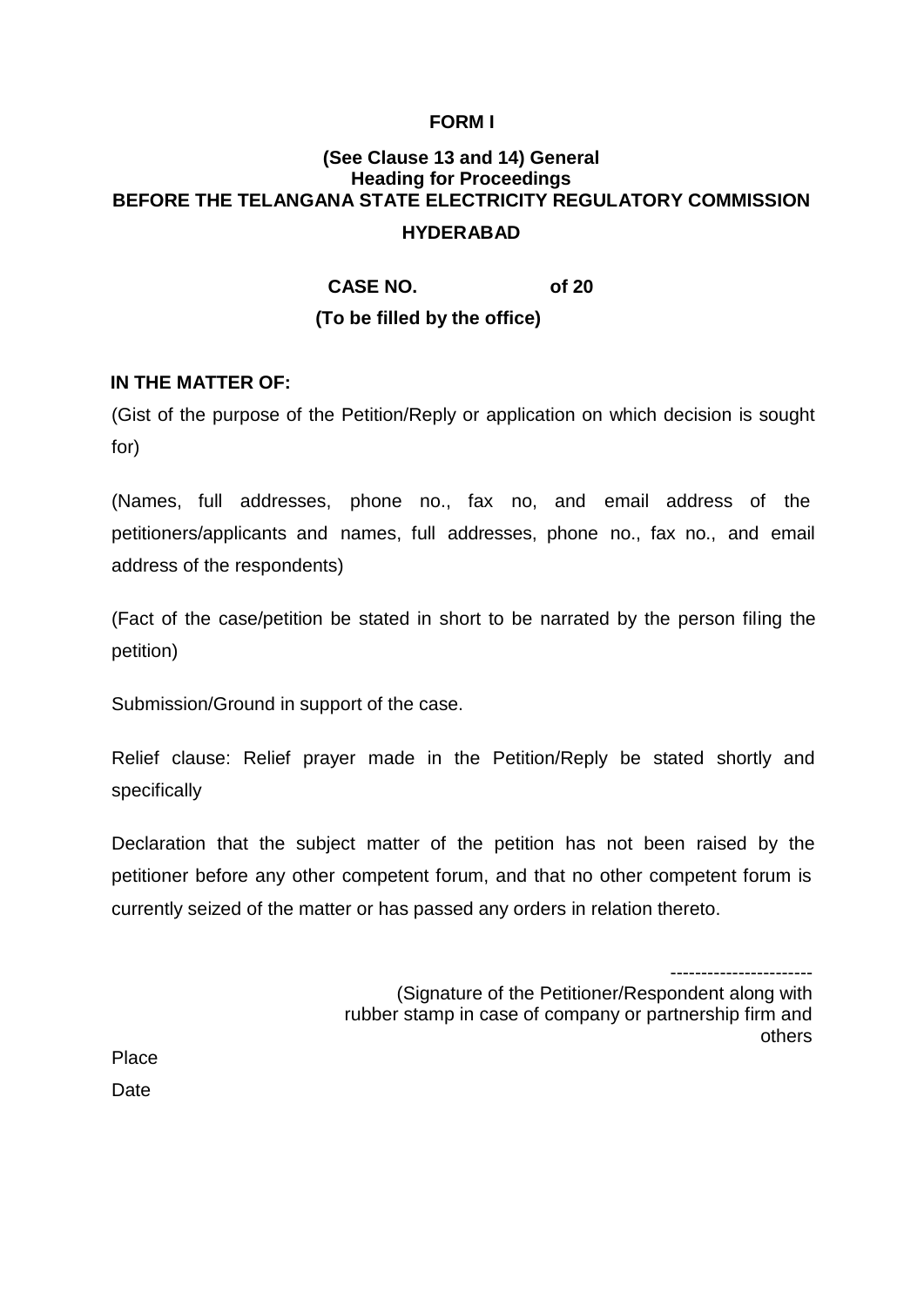## **FORM II (See Clause 14 and 15) General Heading for Proceedings BEFORE THE TELANGANA STATE ELECTRICITY REGULATORY COMMISSION HYDERABAD**

**CASE NO. of 20**

**(To be filled by the office)**

## **IN THE MATTER OF:**

(Gist of the purpose of the Petition/Reply or application on which decision is sought for)

(Names, full addresses, phone no., fax no, and email address of the petitioners/applicants and names, full addresses, phone no., fax no., and email address of the respondents)

Affidavit verifying the Petition/reply/application

I, \_\_\_\_\_\_\_\_\_\_\_\_\_\_, son of \_\_\_\_\_\_\_\_\_\_\_\_\_\_\_\_\_\_\_\_\_\_ aged \_\_\_\_\_\_\_\_\_\_\_\_ residing at do solemnly affirm and say as follows: follows:

1. I am the petitioner/applicant/respondent etc. or I am a Director/Secretary/Partner .......................of .............., the petitioner/applicant/respondent in the above matter and am duly authorised by the said petitioner/applicant/respondent to make this affidavit.

2. The statements made in paragraphs ...........of the petition/application/reply herein now shown to me and marked with the letter "A" are true to my knowledge and the statements made in paragraphs ............ are based on information and I believe them to be true.

Solemnly affirm at ................on this day of ............... that the contents of the above affidavit are true to my knowledge, no part of it is false and nothing material has been concealed therefrom.

 $($  )

-----------------------

(Signature of the Petitioner/Respondent along with rubber stamp in case of company or partnership firm and others

Place **Date**